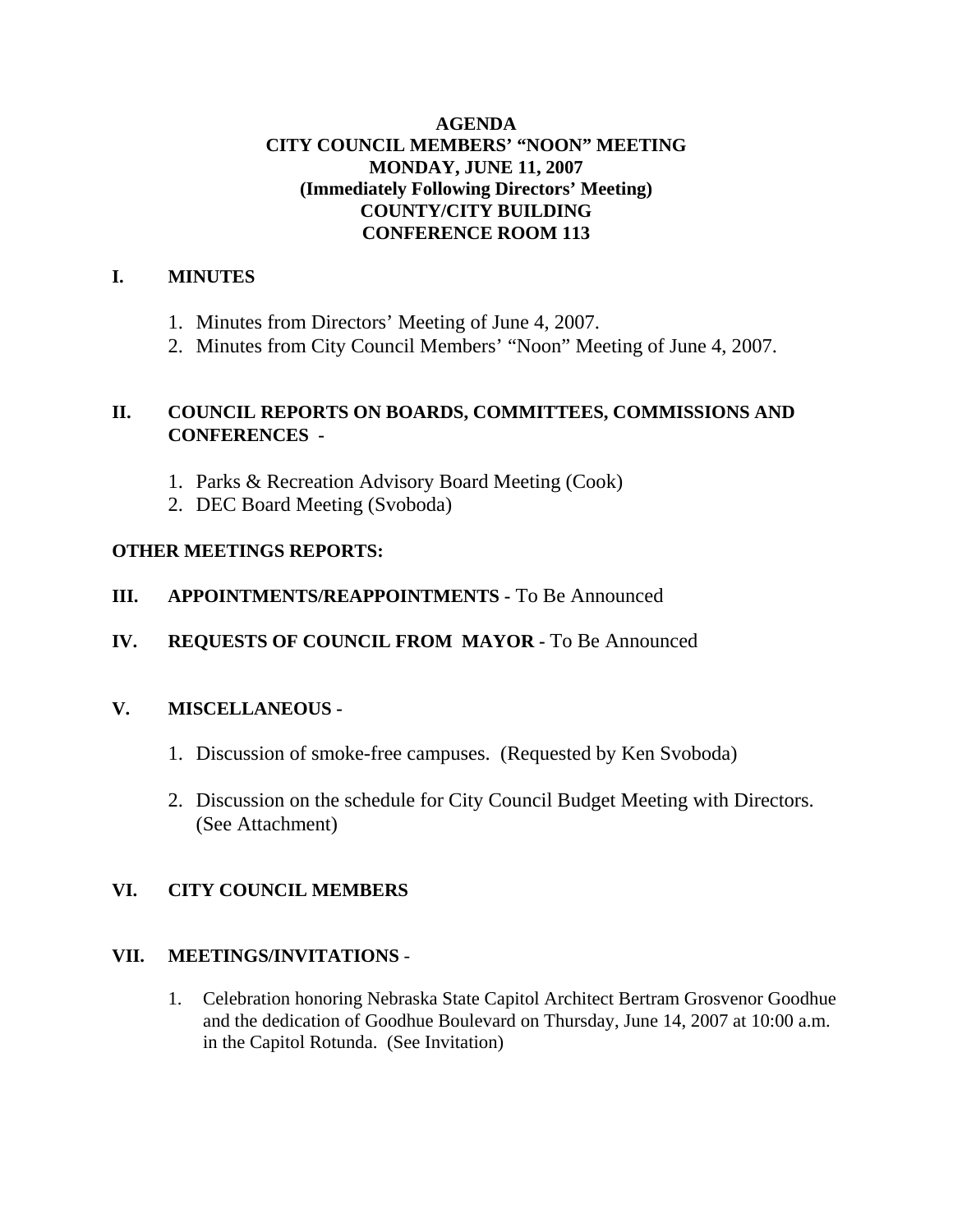- 2. Christ Unity Church is sponsoring a prayer service For the Well Being of Our Community - A Silent Prayer Event on Saturday, June 23, 2007 from 3:00 p.m. to 3:30 p.m. in Piedmont Park - (See Invitation)
- 3. Lincoln Fire & Rescue Nebraska Task Force 1, Nebraska's DHS-FEMA Urban Search & Rescue task force, welcomes you to visit and observe MobEx 2007 on Saturday, June 23, 2007 from 11:00 a.m. to 3:00 p.m. (1100-1500) - This exercise will be conducted at the National Guard Training Site near Mead, NE - RSVP by June  $20<sup>th</sup>$  to Stacy Schneider at 441-9291 or by email - (See Invitation & enclosed map)
- 4. Public Open House to discuss proposed improvements to East Adams from  $75<sup>th</sup>$ Street to  $90<sup>th</sup>$  Street on **Thursday, June 7, 2007** from 5:30 p.m. to 7:00 p.m. at Kahoa Elementary School, 7700 Leighton Avenue, Lunch Room - (See Invitation)
- 5. Pre-Construction Open House Public Open House to discuss the improvements to the 45<sup>th</sup> and Ginny Area Storm Drainage Area on Thursday, June 14, 2007 from 5:30 p.m. to 7:00 p.m. at Good Shepherd Lutheran Church, 3825 Wildbriar Lane - (See Invitation)
- 6. Waddell & Reed Celebration of 70 years of financial services Special VIP & Media Event on Tuesday, June 19, 2007 from 1:00 p.m. to 2:00 p.m. - at Westfield Gateway Mall, South Parking Lot,  $61<sup>st</sup> \& ^\circ O$ " Streets - RSVP to Mallory Gobel at 484-7526 ext.120 or by email - (See Invitation)
- 7. Fresh Start Home Open House & Reception on Thursday, June 21, 2007 from 3:00 p.m. to 6:00 p.m. at 6433 Havelock Avenue - 4:00 p.m., Program - (See Invitation)

## **VIII. ADJOURNMENT**

ca061107/tjg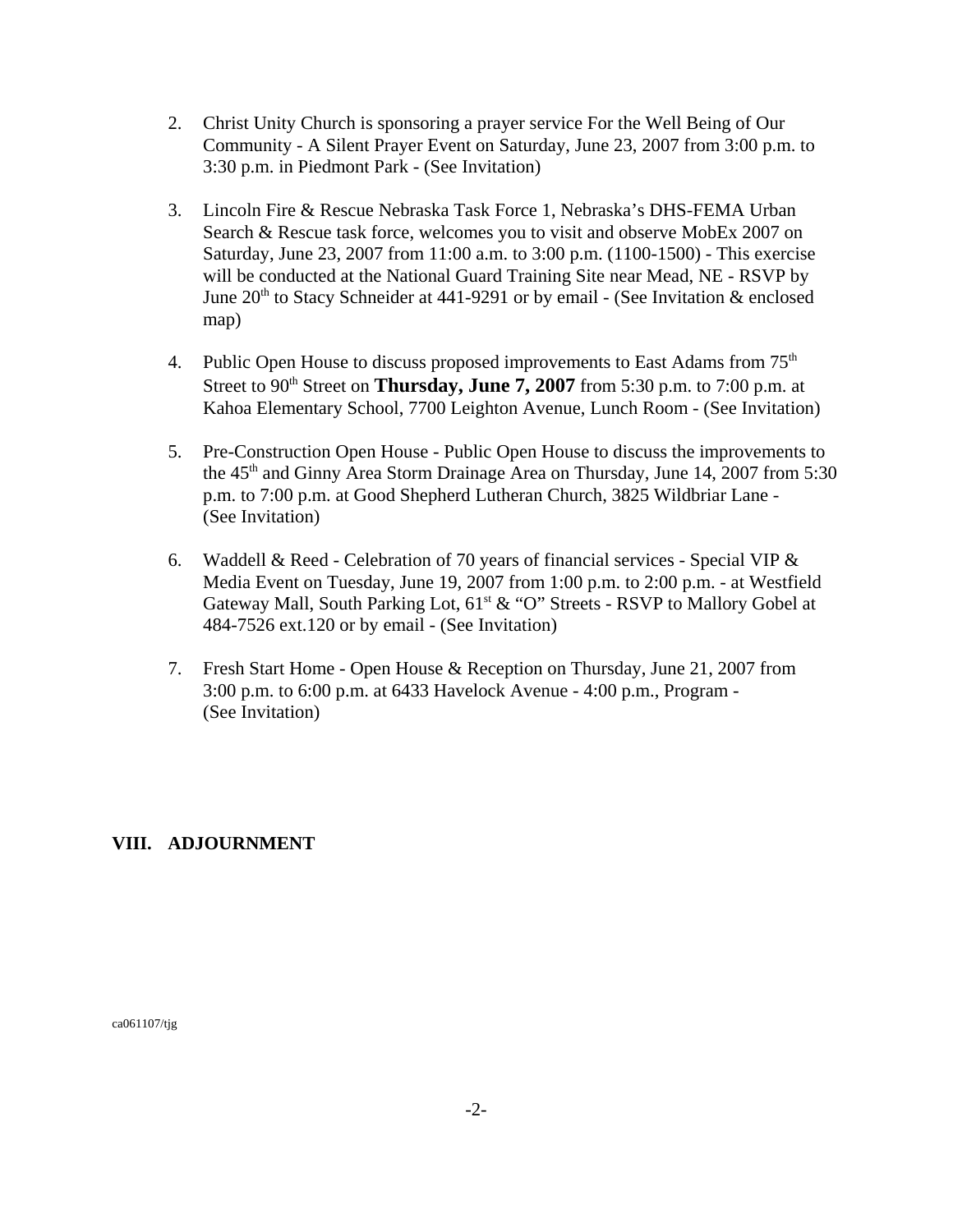

"Dan Marvin" <dmarvin@neb.rr.com> 06/07/2007 10:26 AM

To <TBogenreif@ci.lincoln.ne.us>

cc bcc

Subject noon meeting agenda

History: **P** This message has been replied to.

Put this on as a topic for the noon meeting

Tammy,

Sherry Wolf in Finance has asked for 9.5 hours of time between July 10 and July 20 for the City Council members to meet with the Mayor and directors on budget. I have the following times reserved on the Mayor's calendar. Please check with the council members and see if the times I have reserved will fit with their schedules. If not, we can move the days/times around to suit. Thanks.

Tuesday, July 10, from 9a to noon. (3 hrs) Thursday, July 12, from 1:30p to 4:30p (3 hrs) Wednesday, July 18th, from 1:30p to 5p (3.5 hrs)

Debbie Engstrom Executive Assistant/Scheduler to Mayor Chris Beutler 555 South 10th Street, Room 208 Lincoln, NE 68508 402-441-6897 Fax: 402-441-7120 dengstrom@lincoln.ne.gov

CONFIDENTIALITY NOTICE: This e-mail message, including any attachments, is for the sole use of the intended recipient(s) and may contain confidential and privileged information. Any unauthorized review, use, disclosure or distribution is prohibited. If you are not the intended recipient, please contact the sender by reply e-mail and destroy all copies of the original message.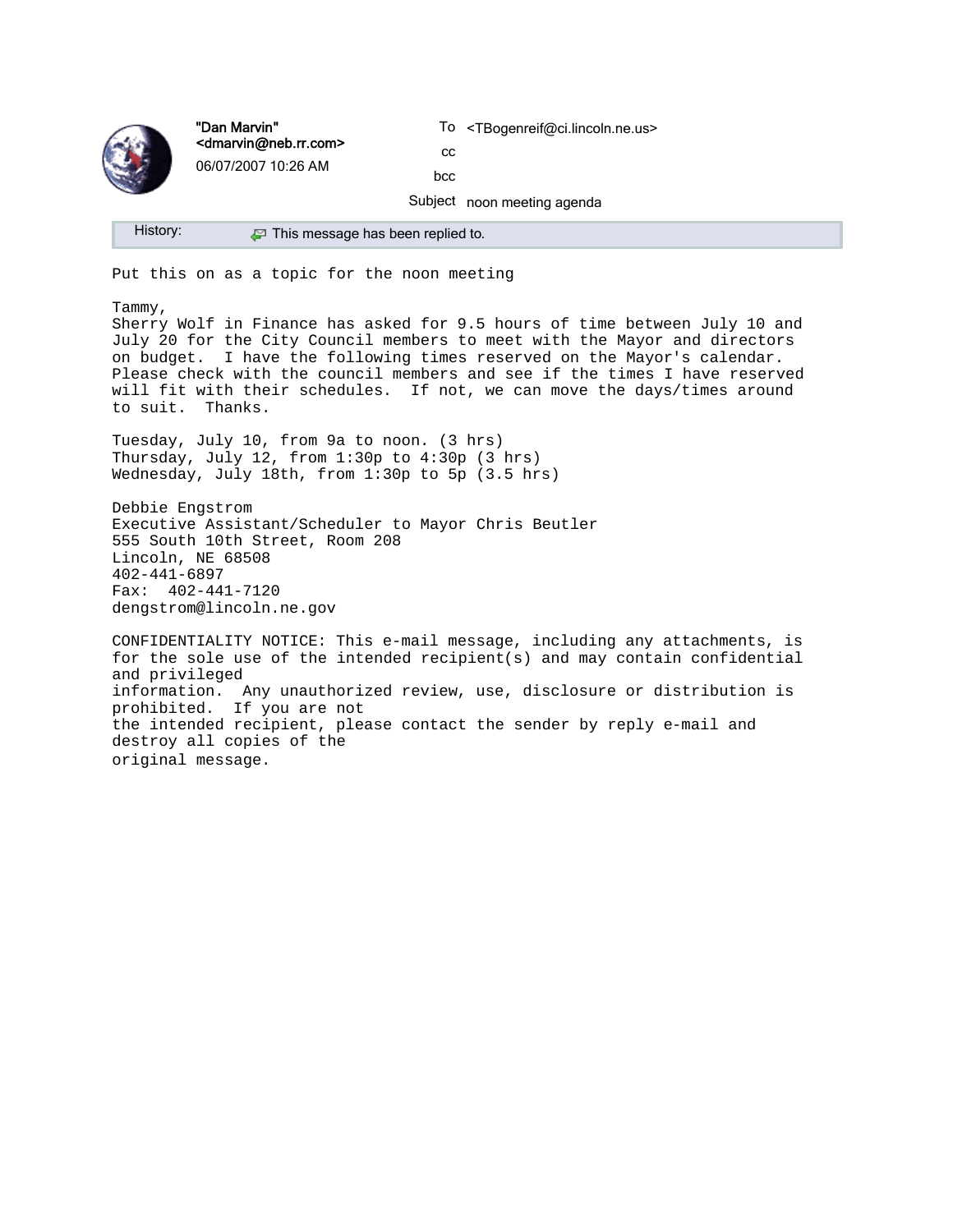## **CITY COUNCIL "NOON" MEETING MONDAY, JUNE 11, 2007 COUNTY/CITY BUILDING CONFERENCE ROOM 113**

Council Members Present: Dan Marvin, Chair; Robin Eschliman, Vice-Chair; Jon Camp; Jonathan Cook; Doug Emery; John Spatz; and Ken Svoboda.

Others Present: Rick Hoppe, Administrative Aide to the Mayor; Trish Owen, Mayoral Aide; Dana Roper, City Attorney; Steve Hubka, Budget Officer; Sherry Wolf-Drbal, Budget Analyst; Mary Meyer, City/County Clerk; and other interested parties.

The Nebraska Open Meetings Act posted on the rear wall of Room 113.

Chairman Marvin called the meeting to order at 11:23 a.m.

#### **MINUTES** L

1. Minutes from Directors' Meeting of June 4, 2007.

2. Minutes from City Council Members' "Noon" Meeting of June 4, 2007.

Marvin called for approval of the above minutes of June 4, 2007. With no corrections or discussion the minutes approved by acclamation.

### II. COUNCIL REPORTS ON BOARDS, COMMITTEES, COMMISSIONS, CONFERENCES

### a) Parks & Recreation Advisory Board Meeting (Cook)

Cook stated members, and guests, discussed natural play environments, which include more unstructured type play areas, believed more interesting for children, with pictures of European playgrounds provided. Unstructured play could be play with natural resources, not organized games. Another definition is not having structured play equipment for particular purposes, but more natural resources with children figuring out how to play. The problem with anything remotely dangerous is the chance of being sued. So, because of the legal environment we have removed anything unique and different from all public playgrounds. The Park Board will take discussion to a working committee, determine ideas interesting to children, follow up items, and if this could be accomplished.

### **Fees and Facilities**

Cook reported they voted on naming neighborhood parks, including a park on land originally owned by Arnett Folsom, in the Cameron Ridge Development, as the Arnett Folsom Park. Also voted to name the municipal Rose Garden the Hayman Rose Garden, after Don Hayman. Announced the Parks Foundation will have an annual joint meeting, and tour, on July 12, 2007 from 4:00 until 6:30 pm, with a reception following provided by the former chair of the Parks Board.

At the meeting Roper gave presentation on the sale of parkland, describing some legal issues, and today will give a summary on surplusing land. Roper stated it is how parks are held in trust, in most instances. The easiest way to describe is with examples of cases before the Supreme Court. The first example involved Nebraska City's Feed and Fair, a private organization, who rented part of a Nebraska City park and wanted to use as a race track. The Supreme Court said no, the land was dedicated as a park and this would be a private operation, and struck down the lease. Another is Elmwood Park, where UNO and Elmwood Park were to build a parking garage and the Supreme Court said no. It was dedicated for parklands, held in trust, and may not be used for other contrary uses. Ralston versus Abood. Mr. Abood approved the sale of this parkland and ten years later came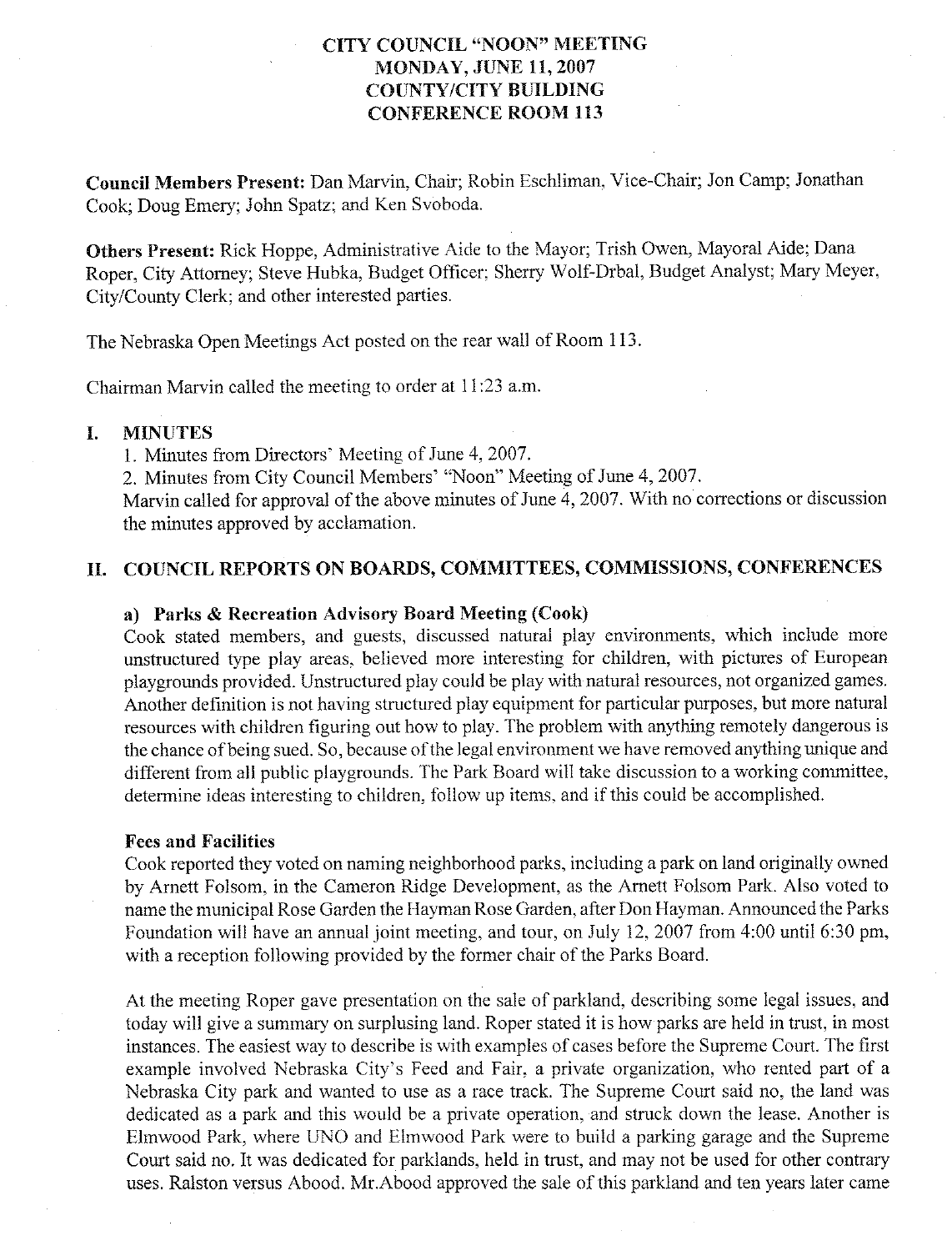back and sued to set it aside. The Supreme Court said yes, it is dedicated as parkland, he didn't have the right to sue use, but did allow the sale as it had not been dedicated as parkland.

Roper stated if the gift is one to the City, i.e. I give this land if you name it after me, keep as a park in perpetuity, then it is in a trust. If flexibility is wanted the gift should be unrestricted, or for municipal purposes. But parklands, and their use, depends on how we acquired at the time of acquisition. It doesn't matter what the donors wants later on, it is the circumstances when given. Would be a beneficial trust with a couple of limited grounds on which it could be modified, but which are so limited don't have much application.

Eschliman asked how many of our parks are like this? Roper said as we go through this periodically would say the vast majority. The one which may be open to more flexibility is the Highlands Golf Course. If it's purchased with municipal funds you have flexibility, but if purchased, for example with a bond fund devoted to parks then you're restricted according to the trust.

Marvin stated at the point of acquisition, or Council voting, it transfers into a trust which goes on for perpetuity. Roper added the trust beneficiaries are the people, all taxpayers, and is why it is difficult to modify. One taxpayer could bring a lawsuit. Eschliman asked as developers submit land to be used for parks, how are the new developments working, are they put into trusts? Possibly should look at this and stop. If the donor wants it to be a park, it stays a park. Roper said there are terms of agreement and we have the right to say no. Marvin said the Hayman item would likely be one going on for perpetuity. Roper said Hayman didn't donate the land we use, but we are doing to honor him because of his donations. He didn't give the Rose Garden with the idea to call it the Hayman Rose Garden. We could change the name in five years if we wanted to, but we try not to.

Camp asked on land donated if there was an amount given to maintain the parkland, and if so how is it calculated? Roper stated they calculate believing the endowment is enough, and if not it will be in the General Fund. Camp asked if we could look at an approach for doing land banking? If someone gives land for parks, could we take part to expand our parkland, and have a land bank of acres, which we could sell if we don't need it, and use the money in the General Fund? Roper said it would depend on how we accepted the gift, possibly yes. Camp stated we want parklands but as we start getting more parks this may be a way to alleviate some of our Parks budget and General budget concerns.

Eschliman asked other than Highlands Golf Course are there others not bound by a trust? Roper said he would check. Cook said Woods Park was given to the City for municipal purposes, and is the only reason we could sell a portion to the Health Department. Eschliman asked if it was the same with Talent Plus? Roper said the Talent Plus area was acquired with Federal Land and Water Funds and is not per say a part of the golf course, is an acquisition. Cook added they have rules for Federal Land and Water purchases. Roper said it is approved by the State Game and Parks Commission and the Federal Parks Department. Cook added with the differences, maybe slightly more flexible for the sale.

Camp asked if we could sell some parkland if we reinvest in other parklands? Roper replied not necessarily. Can only sell under a beneficial trust where the trust becomes unlawful, impossible to achieve, or wasteful. Spatz asked about eminent domine in certain circumstances? Roper theoretically suspects we could condemn out our interests. Spatz asked even if a trust ? Roper replied a trust is the legal concept the City holds the property, in trust, for the people. Marvin added the land between 9th & 10<sup>th</sup>, south of Van Dorn, is technically part of Van Dorn Park. Now a turn lane will go through and Parks should receive compensation from Public Works, adding a disgruntled citizen probably couldn't stop the road. Roper believed they could stop the road if it were a dedicated park held in trust.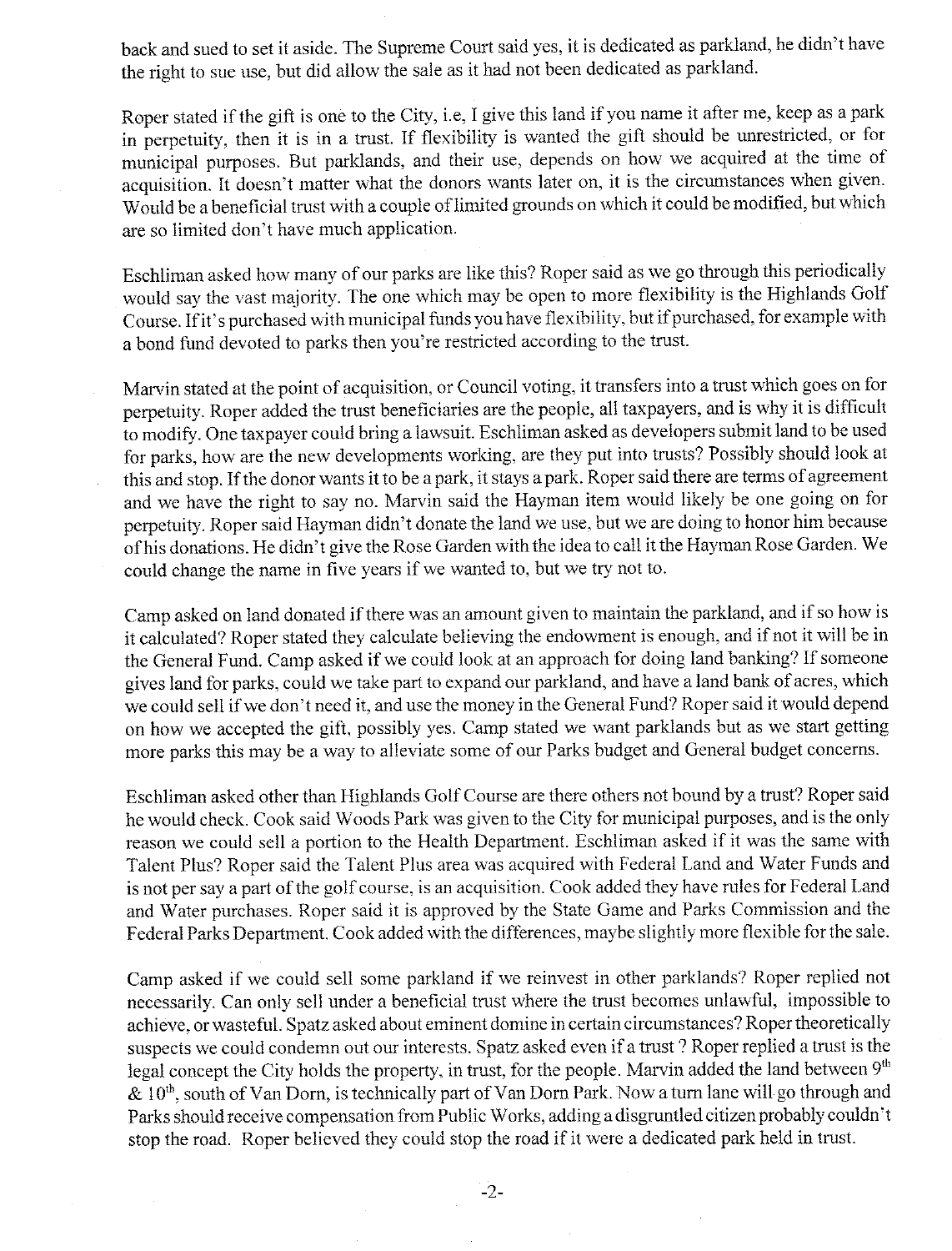Cook added when you sell it goes into the advance of land acquisition fund, used to purchase other lands, and cannot go to other budget needs, or even other park uses. Roper said the only exception may be if the money, the purchase price, came out of an Enterprise Fund, then the money would go back into the Enterprise Fund. All our golf courses are technically in parks. The Enterprise Fund would be reimbursed as far as being sold. Cook said we have no flexibility to use for other purposes, it is in the Charter and State law doesn't override. Roper said we do not have anything like villages and second class cities in the state statute which says they can sell parkland. And so are bound by the trust theory. Cook said we have charter language about the event of land acquisition.

Camp said with the advance land acquisition fund, have we used for non parks purposes, or do we segregate the parks? Cook said they segregate. Camp asked if any economic goes out of the parks? Roper replied there are funds within the general category of advance acquisition. The land isn't in it but is what it is used for, advanced acquisition, and there are various funds underneath. Eschliman asked for explanation of the Enterprise Fund. Roper said it is running the golf program. Hopefully making money and self-sustaining, purchasing golf courses needed, maintaining golf courses owned, charging appropriate prices and running the course. Consequently when they acquire land, with their funds, it goes back into their fund. Eschliman asked if it was an Enterprise Fund for land for all the golf courses or for one particular golf course? Reply was all golf courses. She then asked what happens when golf courses make money, does it get returned to the General Fund? Reply being it stays in the Golf Fund. Eschliman asked if by charter, or code, commenting if a code could we change and return some flex funds to the General Fund? Roper said theoretically might be able to.

#### 2. DEC Board Meeting (Svoboda)

Svoboda stated they looked at a number of their budgets, which they do every quarterly meeting. Did discuss options of various loop systems to be put out for bid shortly. Also, the addition of a new chiller which will have the possibility to handle all the PBC properties around, including Court House Square. If more information requested can give detailed report next week.

Camp said, for new members, possibly an explanation of DEC. Svoboda stated the District Energy Corporation is a separate entity established to provide energy at a lower cost to most governmental agencies, such as the State Capital, State Office Building, various plants throughout the downtown. We provide energy for them with a governing board. One member from the City Council, two from the County Board, one from Public Works, Killeen from the PBC, and members from LES. We receive reports quarterly, and are provided with marketing, and basically the operations of a very well run system. Probably the best deal in town for energy. We wouldn't be able to survive at this level, with the sites and buildings we have if not for this non-profit organization. Works very well. Svoboda stated there is an information packet, which he received on becoming a City Council member, and will provide to members. It gives a good feel for what they do. Included in the system are the City, State, County and those held jointly. The University not included as they have their own system.

### **OTHER MEETINGS REPORTS:**

#### III. APPOINTMENTS/REAPPOINTMENTS (Attachment A)

Owen said they are having all Division Heads who are served by a Task Force or Committee to confirm, in order to be sure membership lists are current.

Will have a resolution coming on the City Council agenda. All are reappointments in the June time frame except for Snyder. The July list is members currently serving but need to confirm their interest in reappointment or if they are eligible for reappointment.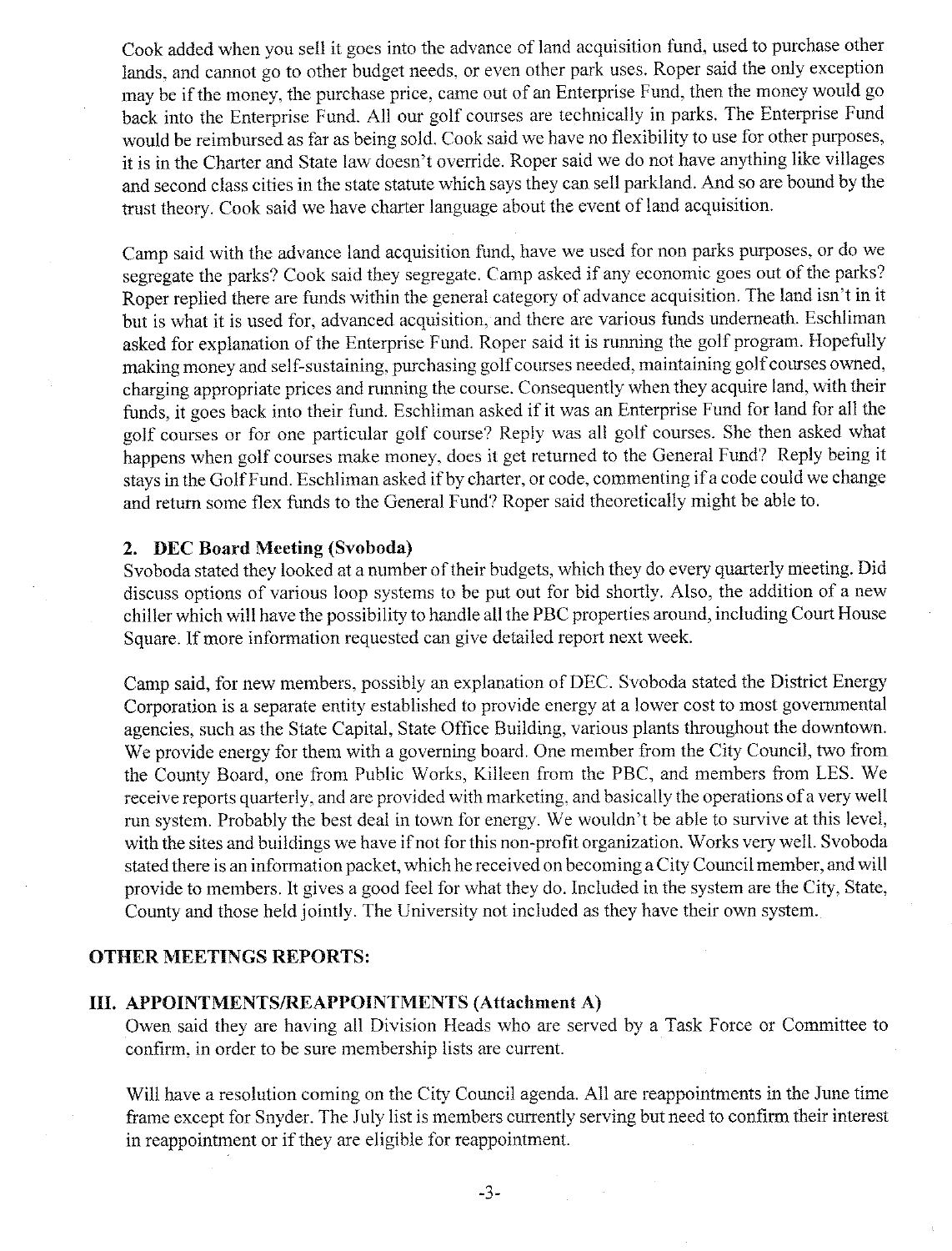Marvin thought Tavlin started within the last few months, or maybe finishing out a term. Owen replied this is why we are going through the process. Cook asked what does the Air Pollution Advisory Board do? Owen said the APAB is a sounding board for the air program, especially when federal rights are coming down. Industry representatives sit on the Board, as well as general public members. Very good feedback before they forward information, if there are concerns. Svoboda said he knows the Health Department is similar, with the Advisory Committee having industry people with very good understandings.

Camp stated he didn't know the number of members on the Housing Authority Board, but would like a pre-council, a history review of the Housing Authority and their purpose. There have been concerns expressed by REOMA, and others, that they have market rate and don't pay real estate taxes. A lot of unanswered questions, even though well run. Marvin stated he would contact them and set up for July. Camp said with new committee members, believe before we ratify would like the information.

Eschliman asked if he was thinking of getting members who are willing to sell some of those assets? Camp replied no, just to understand, and discuss taxes being paid. The Housing Authority donates a half of million a year to social organizations, but they're off the tax list. Marvin thought if they have market rate apartments, property taxes are attached. The claim is they have market rate apartments and not paying property tax, competing with the property tax payer. Marvin thought they had a mix, and the market rate ones, not where a discount is provided, pay property taxes. Camp said it would be informational, also to understand their wage levels. Looking at projects, for example the challenges with StarTran. We have a six million subsidy. Essentially if the Housing Authority can go and build anywhere they dictate back to us, and doesn't know if he wants to provide this type of bus service. Would want defined routes, running frequently. Want information, realizing we need the housing.

Cook stated with the variety of questions, should we provide questions in writing so they are familiar when they come in? Camp agreed. Marvin said we could have the pre-council possibly the first July meeting. Camp said raised a red flag when they put out a beautiful annual report, with costs to print and mail. Marvin stated it would be a pre-council topic.

# IV. REQUESTS OF COUNCIL FROM MAYOR

None.

#### **MISCELLANEOUS** V.

### 1. Discussion of smoke-free campuses. (Requested by Ken Svoboda)

Syoboda stated he asked to have on the agenda as the hospitals announced they were going to entire smoke free campuses. He called our Health Director who responded the Health Department doesn't have a smoke free campus at this time, as they never ordered the signs. Svoboda said Health will order the signs through the PBC, and set up at the property entrance. Also, the Public Building Commission agenda lists new tables and chairs for the smoking deck. Somewhat resents the fact it is referred to as a smoking deck instead of an outdoor dining area. Another concern is the private sector, although non-profit, is essentially leading the way, but it was this City Council, and City of Lincoln, which established the smoking ban as it exists. Wanted the PBC agenda to list the discussion of smoke free campuses for all City facilities. Of course would do jointly with the Board, and is why asking the Public Building Commission members to address, fairly soon. When the Health Department orders signs it would be cost prohibitive to order few as opposed to ordering a larger quantity.

Cook said we have no smoking signs all the way to the edge in the parking garage, and could move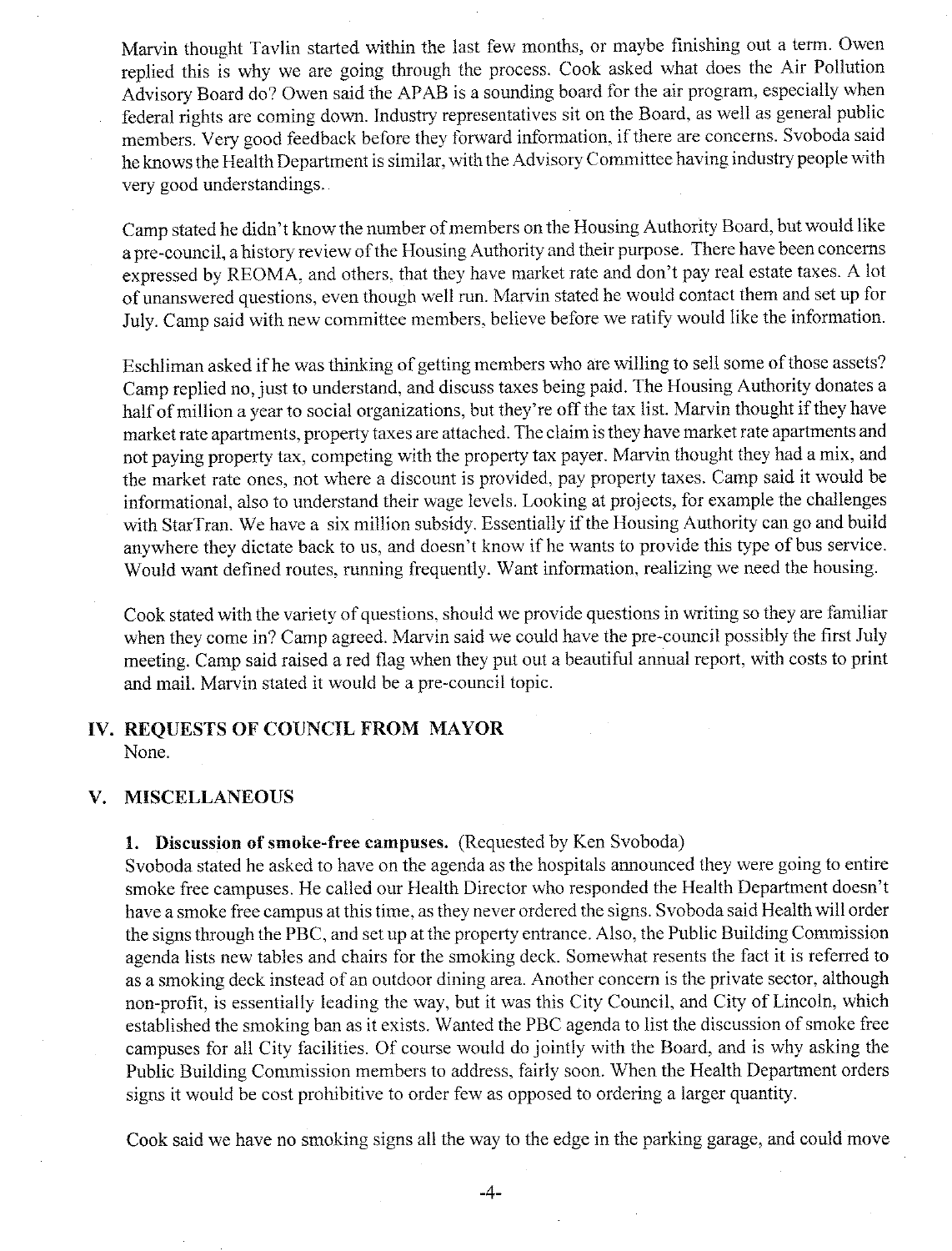off campus, making people walk another 20 feet. He didn't know the balcony was called a smoking deck. Svoboda said it was listed on the PBC's agenda and he personally thought it was an outdoor dining area. Svoboda said he had a couple people complain that on gorgeous days they don't go out and eat lunch, primarily because of the smokers. Thinks it should be open to everyone to go and enjoy.

Camp asked if we went to a smoke free campus, and employees walked across the street, is there recourse to see how much extra time it takes, the cost to the City? Roper replied no, would be work management/rules. There are breaks allowed. On their time they can do what they want, and entitled to 15 minute breaks. Doesn't know of anything prohibiting them from leaving campus if they chose.

Owen asked if there was liability if they are hit by a car? Cook asked if they go to the sidewalk, can they smoke? We only control the campus up to the property line, or do we also control beyond that, as it is City property also? Svoboda replied it was his understanding, based from Director Dart, that employees of the Health Department will sit in their vehicles, or go into the park, off the Health Department's campus. Across the parking lot, in the park, or on the city sidewalk. Cook asked if we could prohibit on the city sidewalk? Svoboda replied we could not. Cook said the question then is we push them down the stairs to the sidewalk, and is that a benefit to those coming to the building? To avoid the smoke or not? Svoboda said he didn't know.

Svoboda said when he saw what the three health industries in the city felt it was worth discussion as to whether the PBC wants to think about this. Marvin asked if it could be brought up at tomorrow's PBC meeting? Cook said they would have to change the agenda, unless brought up in the context of the smoking deck, then could schedule. Svoboda knows the Health Department wants to order signs and if this is a consideration they would delay for 30/45 days if the PBC wanted to take on as a policy.

#### 2. Schedule for City Council Budget Meeting with Directors. (Attachment B)

Marvin asked if the dates, and times, listed will work? The email containing the information went to everyone. Looking at July  $10^{th}$ ,  $12^{th}$ , and July  $18^{th}$ . Spatz asked if this was the whole Council? Affirmative reply. Marvin stated is for all three dates and times. Wolf said this is 9.5 hours. Marvin asked for discussion. Cook said July  $12<sup>th</sup>$  is the Parks tour day, starts at 4:00, a little overlap, and possibly could miss the very last and then be informed. Council members voiced they could attend at these times.

Marvin stated another issue is the way we present budget information. Sometimes it is how many FTE's last year, this year? The bottom line last year, this year? Compare the two numbers. This is fine, but would like to have some discussion operationally. For instance, how many bus passengers we have. The trends on bus passes, the cost per unit of rider? Lots of ways to look at and measure, but with better information, and answering the question of if we're getting value for our dollar, rather than just looking at number of FTE's. But, are other people be interested? If we ask Wolf to communicate this to the directors we probably could get more information on the efficiencies, or lack there of, if they answered the questions on prioritization, etc. If no one wants this change we'll do it the same way as last year, but if we want to tweak and add more information to let him know what to include.

Camp agreed on tweaking/improving. Marvin said he wants broader information, how departments are doing, how we can measure/ benchmark what they accomplish. Camp said he wants to be careful on getting caught on the FTE's and getting reports on safety areas. Today in the private sector Ford Motor builds cars in half the time, with half the people, so there's no reason we shouldn't think of half the time with half the cost. Talked about across the board cuts, all the vertical cuts, but to really weigh as we go through the budget. Cook stated we provide services, not the same, but certainly there are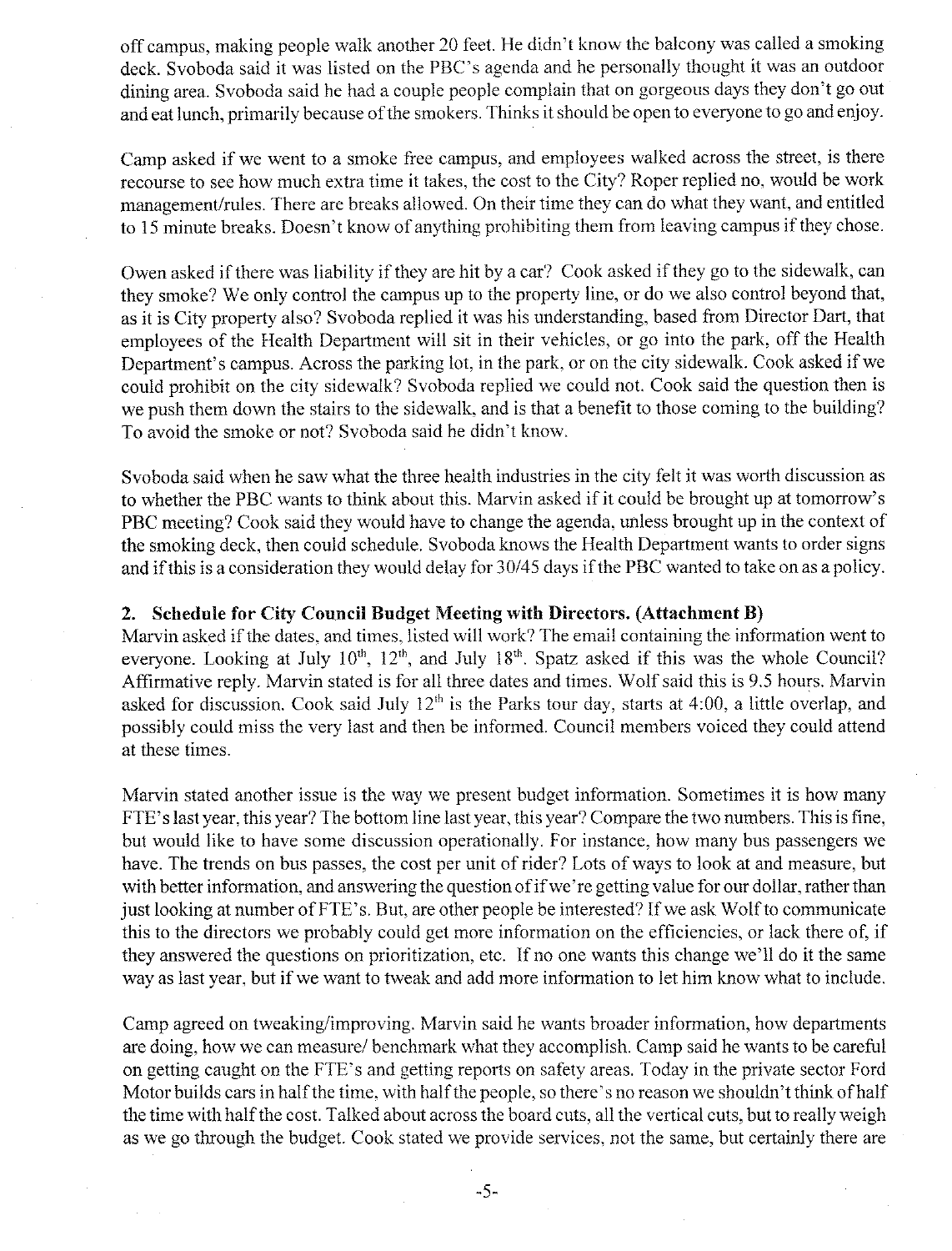areas to look at. One thing, sometimes frustrating, is essentially sitting through justification of the departments existence. All the wonderful things accomplished. Possibly focus on areas of interest, finding out more about, and which may mean providing questions ahead of time, to narrow the scope.

Marvin said there are ways, an example is Water Waste, an Enterprise Fund, but to say this number of households subscribe to our service, this is what we do. We would get a sense of efficiencies. Cook asked how much would be in the Public Works report? Marvin said some is buried on the back page, you have the front page with FTE's, and dollars, and the back side have some of the services, etc.

Camp said he and Eschliman have been asking to look at the structure within each agency, on how many supervisory level persons there are to staff. Eschliman said she had an organizational chart for almost every department except the Parks Department, and if everyone would like to see would copy. Camp said looking at supervisory versus staff, the number of people, they've got to prune a little at the supervisory level, where it is top heavy.

Wolf said it was decided that the budget meetings would be meeting in Room 113. Marvin added tomorrow is the meeting on the issue of the flood plain and off of construction sites. The meeting is at the NRD office. Is an issue we will vote on. Is there an opportunity for a Councilman to attend?

Spatz said he would try at different times, not continually. Marvin said this will come back and it would be nice to have Council representation. Camp said a long term solution, and thinking of budget costs, is the shifting of funds so we have money for a research assistant. This is a perfect event to have the person attend as our representative, then report, and we would be more in a policy making mode.

#### VI. **CITY COUNCIL MEMBERS**

Council Members had no other comments.

**MEETINGS/INVITATIONS** VII. List distributed at meeting.

### VIII. ADJOURNMENT

Marvin called for adjournment at 12:09 pm, no discussion, adjourned by acclamation.

Macy Meyer

Mary Mever City/County Clerk

W:\FILES\CITYCOUN\WP\cm061107.wpd/mmm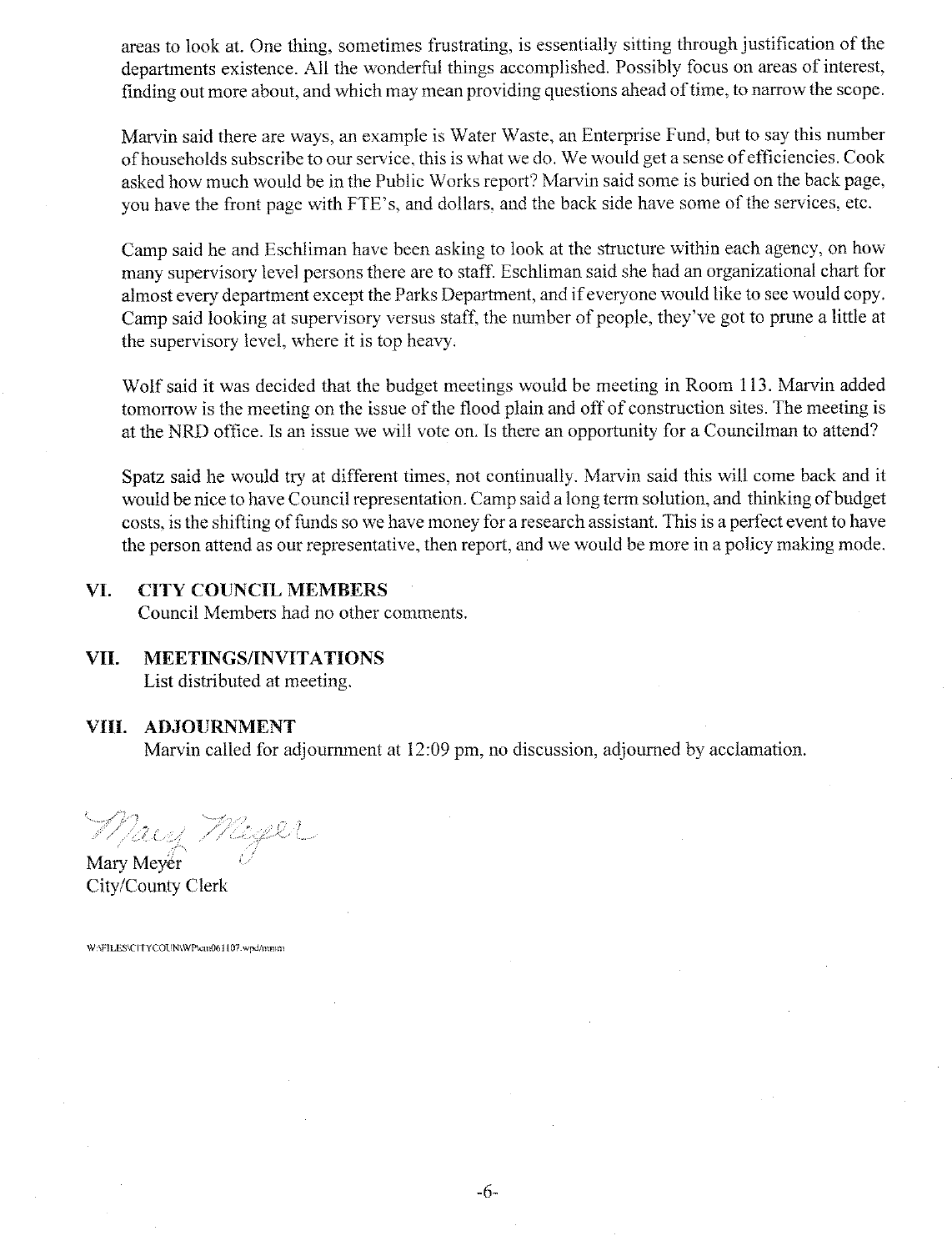fetachment H

## **MEMO**

**City Council** TO:

**Rick Hoppe/Trish Owen** FROM: **Aides to the Mayor** 

June 11th, 2007 DATE:

#### RE: **Boards & Commissions Appointments**

### **NAME**

### **Board or Commission**

### **JUNE**

| Maggie Stine           | City Personnel Board         |
|------------------------|------------------------------|
| Wayne Heyen            | Air Pollution Advisory Board |
| Carol Swigart          | Air Pollution Advisory Board |
| Jay Snyder             | Air Pollution Advisory Board |
| (replacing Rick Albro) |                              |

## **JULY**

Marvona Tavlin Roger Massey William Blue John Snowden Lloyd Hinkley Richard Boucher Barb Biffle

Keno Advisory Board Housing Authority Board Housing Authority Board Charter Revision Commission **Charter Revision Commission Charter Revision Commission Charter Revision Commission**